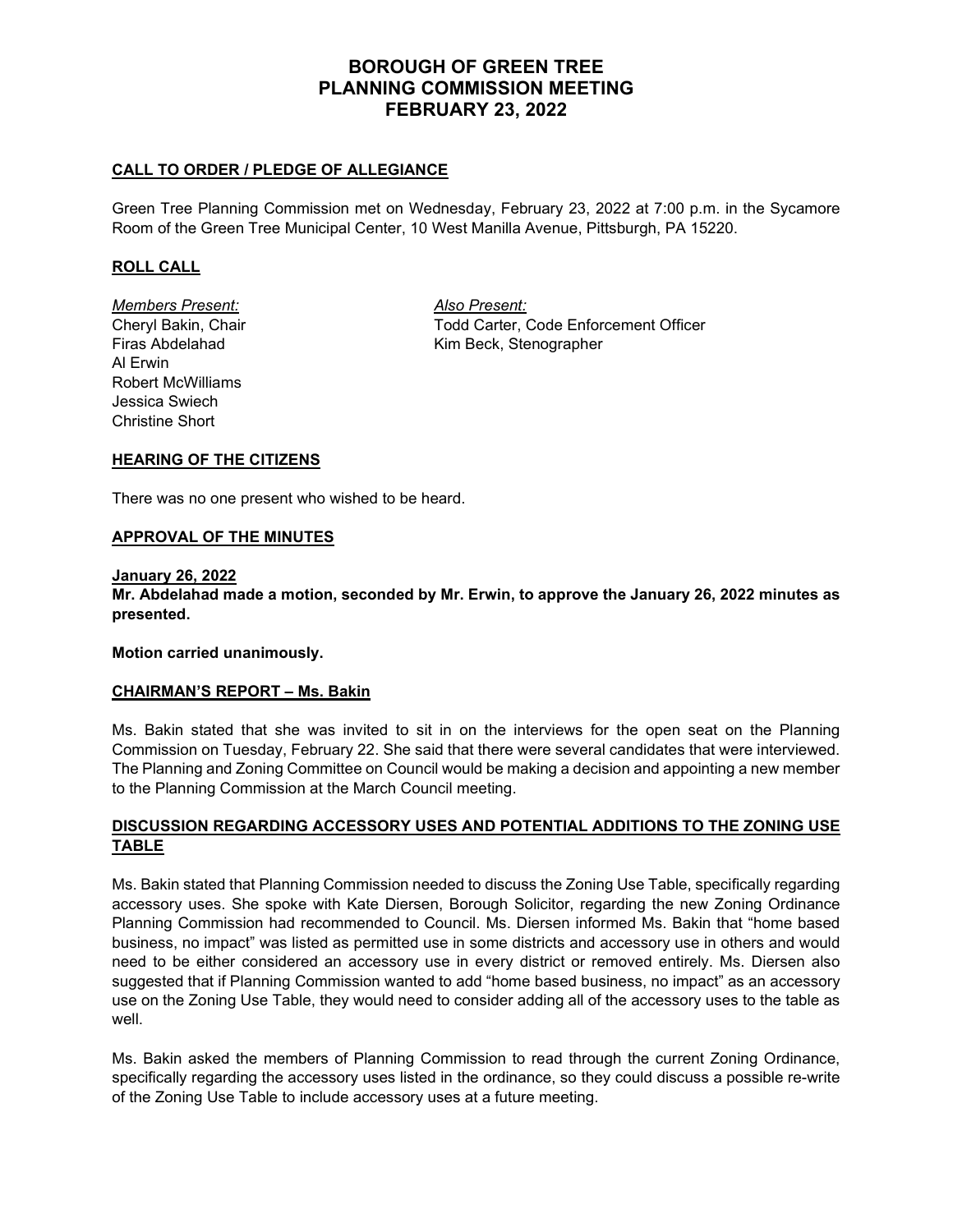### **CONTINUED REVIEW OF THE COMPREHENSIVE PLAN**

Mr. Erwin stated that he and Ms. Bakin had met with the Garden Club at their February meeting. They discussed the details of the Comprehensive Plan with the members and handed out surveys to the members who were interested. Ms. Bakin stated that all the surveys had very positive notes about Green Tree as a community. Many members of the Garden Club noted on their surveys that they would like to have more lighting and fencing around the garden by the gazebo.

Ms. Short met with the members of the Woman's Civic Club at their February meeting. She was able to hand out a few surveys and was waiting for them to be returned before she had feedback to report. Ms. Short said she would continue bringing surveys to the Woman's Civic Club meetings for members to complete.

Mr. Erwin stated that he had contacted Mike Wheeler from Coldwell Banker regarding home sales in Green Tree in 2021. There were 81 home sales in Green Tree in 2021, ranging in price from \$132,000 to \$450,000.

The Planning Commission had a brief discussion regarding the Green Tree Times, and the option to distribute copies of the Comprehensive Plan survey with a future issue of the newspaper. The Planning Commission discussed various methods that could be used to have residents return the completed surveys, including having residents mail the surveys back and residents completing the survey on the website. It was agreed that the survey would be put on the website first, and then possibly distributed in the April issue of the Green Tree Times.

Ms. Swiech stated that she was in contact with the Principal at Aiken Elementary and was hoping to set up a meeting with him soon. She contacted a representative from the Green Tree Athletic Association and would be meeting with their board to discuss the Comprehensive Plan and distribute copies of the survey.

Ms. Short said that she had spoken with the Superintendent at Keystone Oaks School District about setting up a meeting with him and some members of his staff regarding the Comprehensive Plan. Ms. Short and Ms. Swiech had also begun contacting Guardian Angel Academy and several local daycare centers.

The Planning Commission discussed the decline of occupied office space in Green Tree, specifically in Foster Plaza. Ms. Bakin stated that she was in the process of determining who has ownership of the various buildings in Foster Plaza. Planning Commission discussed possible alternate uses for the empty office spaces in Green Tree.

Ms. Bakin noted that there wasn't an abundance of vacant land or property available in Green Tree. Planning Commission discussed possible property that could be developed, including a plot of land on the backside of Foster Plaza. Ms. Bakin mentioned that, if zoned correctly, that land could possibly be used to develop condos or patio homes.

Mr. McWilliams stated that he dropped off surveys at Mt. Pisgah Church. He was waiting on their board to fill out the surveys and return them to him. Planning Commission discussed various churches in the areas, and ways to contact them. Mr. Abdelahad noted that he was reaching out to a few of the churches in the area but hadn't been able to contact anyone directly to have a conversation.

Planning Commission had a brief discussion regarding the summary and comments from the first Comprehensive Plan survey, and the comments from the first Public Meeting that was held in November of 2021. Mr. Erwin asked if the first survey was still available on the website. Ms. Bakin said they had it taken down after the Public Meeting and should consider moving forward with a second survey. Planning